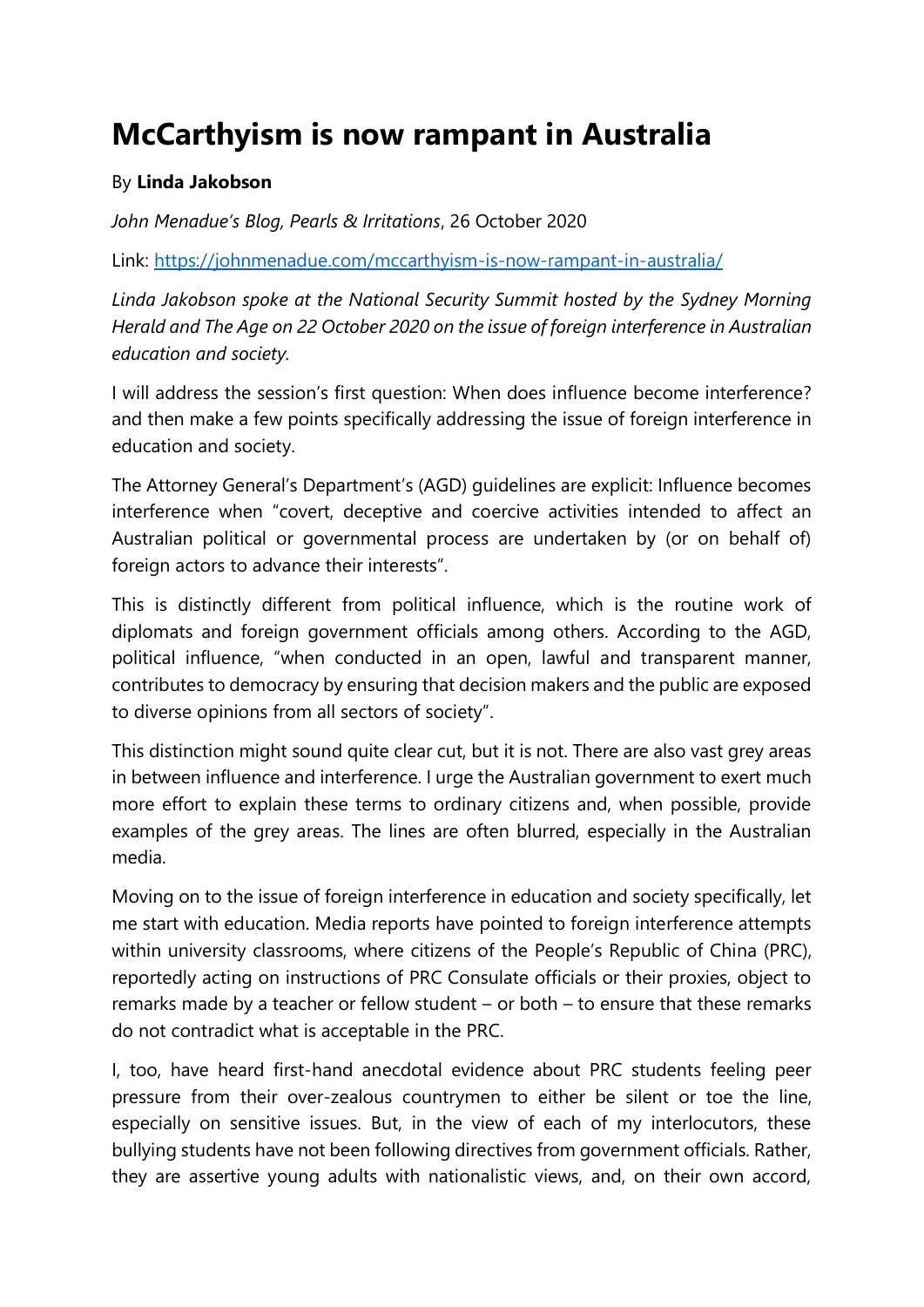independently, pounce upon anything they hear which they perceive to be an attack on China or going against the PRC's interests.

They have grown up with a somewhat one-dimensional view of the world, one sanctioned by the Communist Party of China (CPC) and strengthened by intensely nationalistic messaging over the past eight or so years. This is a genuine problem for academic freedom within universities in Australia and an immense challenge for university lecturers, but unless coercive tactics are applied, it should not be considered foreign interference. We should call it what it is: pressure by a small number of vocal assertive nationalists.

Freedom of speech means that nationalists, too, have the right to express their views, as long as they do not infringe on the rights of others. I am not belittling the problem that some of these nationalistic students pose for our universities, but it is important not to label this as foreign interference.

My second point also touches on freedom of speech but also addresses a myth about Australia's multicultural society. When he was prime minister Malcolm Turnbull often said, "Australia is the most successful multicultural society in the world." One could debate whether it was an accurate description three or four years ago when he said it, but today it certainly is not.

Time and time again over the past six to 12 months, countless Australians of Chinese heritage, from all walks of life, have said that they fear speaking in public about China, because if they say anything positive about the PRC they will be called Communist sympathisers or outright stooges of the Communist Party. Many of the PRC's actions have been appalling, and these actions should be called out as such. But surely, in a democracy, we cannot accept the use of the very tactics that we so abhor in the PRC, in other words, the silencing of individuals and the suppression of free speech.

A year ago, some commentators in Australia spoke of creeping McCarthyism. Today it is no longer creeping, it is rampant. We saw this during last week's Senate hearing at which Senator Eric Abetz demanded that three Australians of Chinese heritage, invited to make remarks about issues facing diaspora communities in Australia, condemn the CPC. Reading the Senate hearing transcript brought vividly to mind the televised McCarthy hearings in the United States in 1954. This is just one case of McCarthyism in Australia. There have been many others over the past months.

In August of this year Jiang Yun, one of the three witnesses at last week's Senate hearings, wrote an insightful China Matters [policy brief](http://chinamatters.org.au/policy-brief/policy-brief-august-2020/), titled, "What should Australia do about PRC nationalists?". She wrote that some in the diaspora perceived that freedom of speech is only protected for those who speak out against the CPC. Freedom